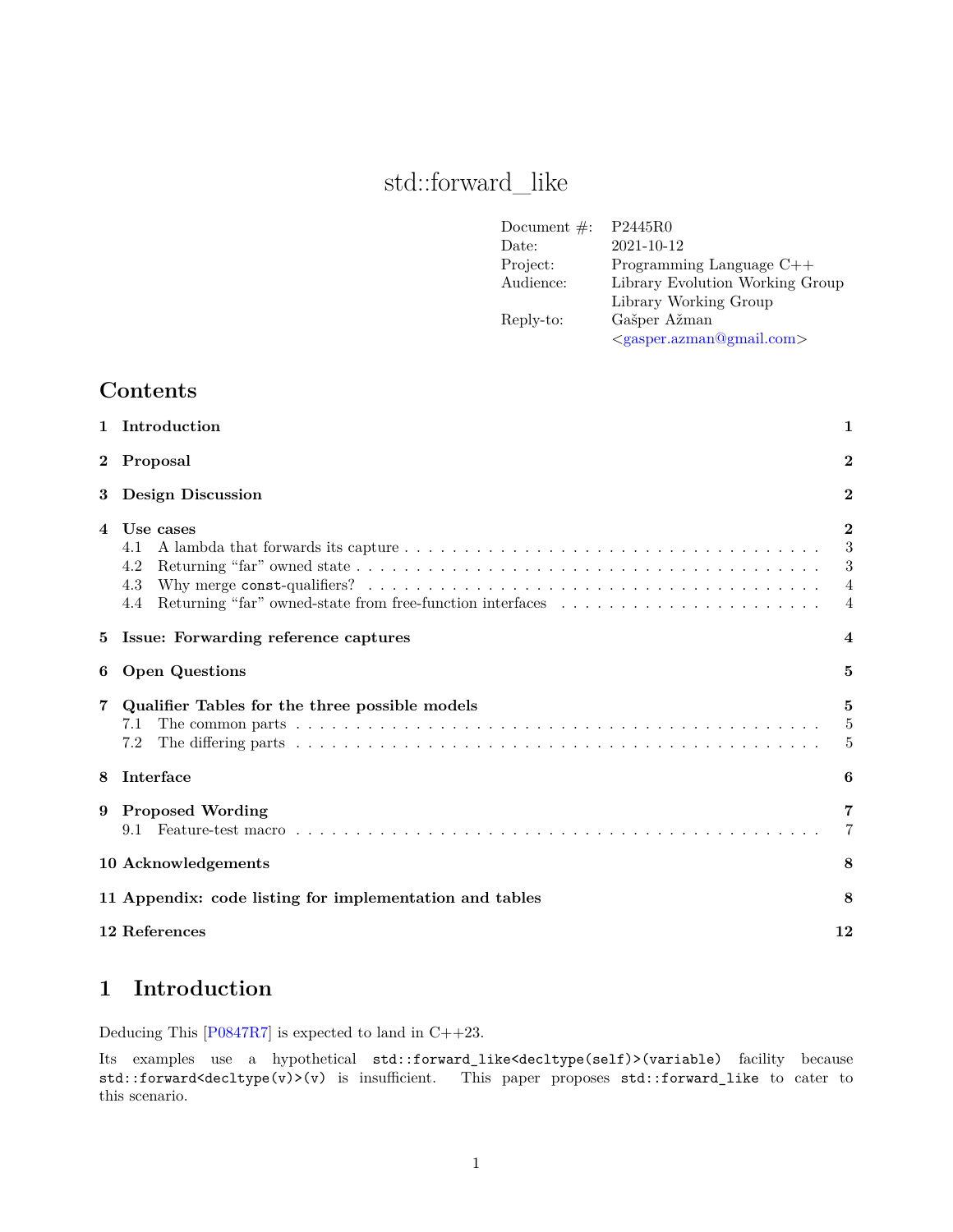# <span id="page-1-0"></span>**2 Proposal**

Add the forward\_like function template to the utility header.

```
template <typename T>
[[nodiscard]] constexpr
auto forward_like(auto&& x) noexcept \rightarrow __forward_like_t<T, decltype(x)> {
    return static_cast<__forward_like_t<T, decltype(x)>>(x);
}
```
where \_\_forward\_like\_t<T, U> is a metafunction defined with the *merge* model table (below); or, more succinctly:

```
template <typename T, typename U>
using __override_ref_t = std::conditional_t<std::is_rvalue_reference_v<T>,
                                            std::remove reference t<U> &&, U &>;
template <typename T, typename U>
using _{-}copy_const_t =
   std::conditional_t<std::is_const_v<std::remove_reference_t<T>>,
                       U const, U>;
template <typename T, typename U>
using __forward_like_t = __override_ref_t<
   T &&,
    __copy_const_t<T, std::remove_reference_t<U>>>;
```
# <span id="page-1-1"></span>**3 Design Discussion**

As forward, forward\_like is a type cast that only influences the value category of an expression.

forward\_like is a facility for forwarding the value category of an object-expression m (usually a member) based on the value category of the owning object-expression o.

When  $m$  is an actual member and thus  $o \cdot m$  a valid expression, this is usually spelled as  $forward \leq \text{dettype}(o) \geq o \cdot m$ in C++20 code.

When  $\circ$  m is not a valid expression, *i.e.* members of lambda closures, one needs forward\_like</\*see below\*/>(m).

This leads to three possible models, called **merge**, **tuple**, and **language**.

- **merge**: we merge the const qualifiers, and adopt the value category of the Owner
- **tuple**: what std::get<0>(tuple<Member> Owner) does.
- **language**: what std::forward<decltype(Owner)>(o).m does.

The main scenario that forward\_like caters to is adapting "far" objects. Neither the tuple nor the language scenarios do the right thing for that main use-case, so the *merge* model is proposed.

For completeness, the tables of all three approaches to reference-casting are presented below.

### <span id="page-1-2"></span>**4 Use cases**

In order to decide between the three models, let's look at use-cases.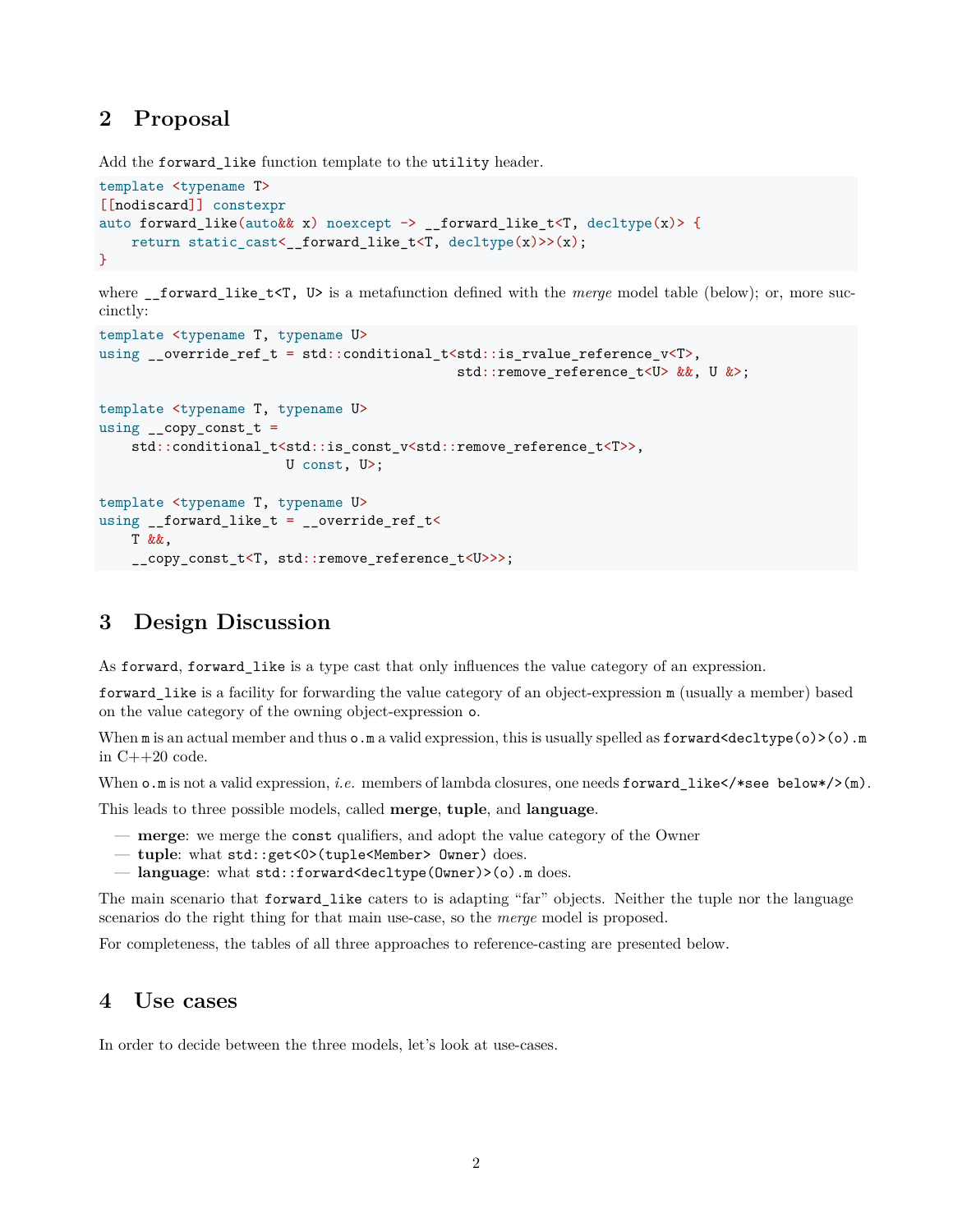#### <span id="page-2-0"></span>**4.1 A lambda that forwards its capture**

This was the very first use-case for *deducing this*: a callback lambda that can be used in either "retry" (lvalue) or "try or fail" (rvalue, use-once) algorithms with optimal efficiency.

With the *merge* model:

```
auto callback = [m=get\_message(), &scheduler](this auto &&self) -> bool {
 return scheduler.submit(std::forward_like<decltype(self)>(m));
};
callback(); // retry(callback)
std::move(callback)(); // try-or-fail(rvalue)
```
Or, with the **tuple** or **language** models:

```
auto callback = [m=get\_message(), &scheduler](this auto &&self) -> bool {
 return scheduler.submit(std::forward like<decltype(self), decltype(m)>(m));
};
callback(); // retry(callback)
std::move(callback)(); // try-or-fail(rvalue)
```
Note that *tuple* and *language* models have *significant problems* when applied to reference captures - see the section on that below.

### <span id="page-2-1"></span>**4.2 Returning "far" owned state**

This is a family of cases where we are forwarding a member "owned" by the Owner, but perhaps not directly contained by it.

With the **merge** model:

```
struct fwd {
  std::unique_ptr<std::string> ptr;
  std::optional<std::string> opt;
  std::deque<std::string> container;
 auto get ptr(this auto&& self) -> std::string {
    if (ptr) { return std::forward_like<decltype(self)>(*ptr); }
    return "";
  }
  auto get_opt(this auto&& self) \rightarrow std::string {
    if (opt) { return std::forward_like<decltype(self)>(*m); }
    return "";
 }
  auto operator[](this auto&& self, size_t i) -> std::string {
    return std::forward_like<decltype(self)>(container[i]);
  }
};
```
and so on.

- The **language** and **tuple** models fail here we need an alternative way to cast the far state into an rvalue (they both leave lvalue arguments as lvalues).
- In the optional case, we are lucky, and notice optional provides an rvalue accessor, which means we could spell the line as \*std::forward<decltype(self)>(self).opt.
- However, deque does not provide an rvalue subscript operator (though it *could*);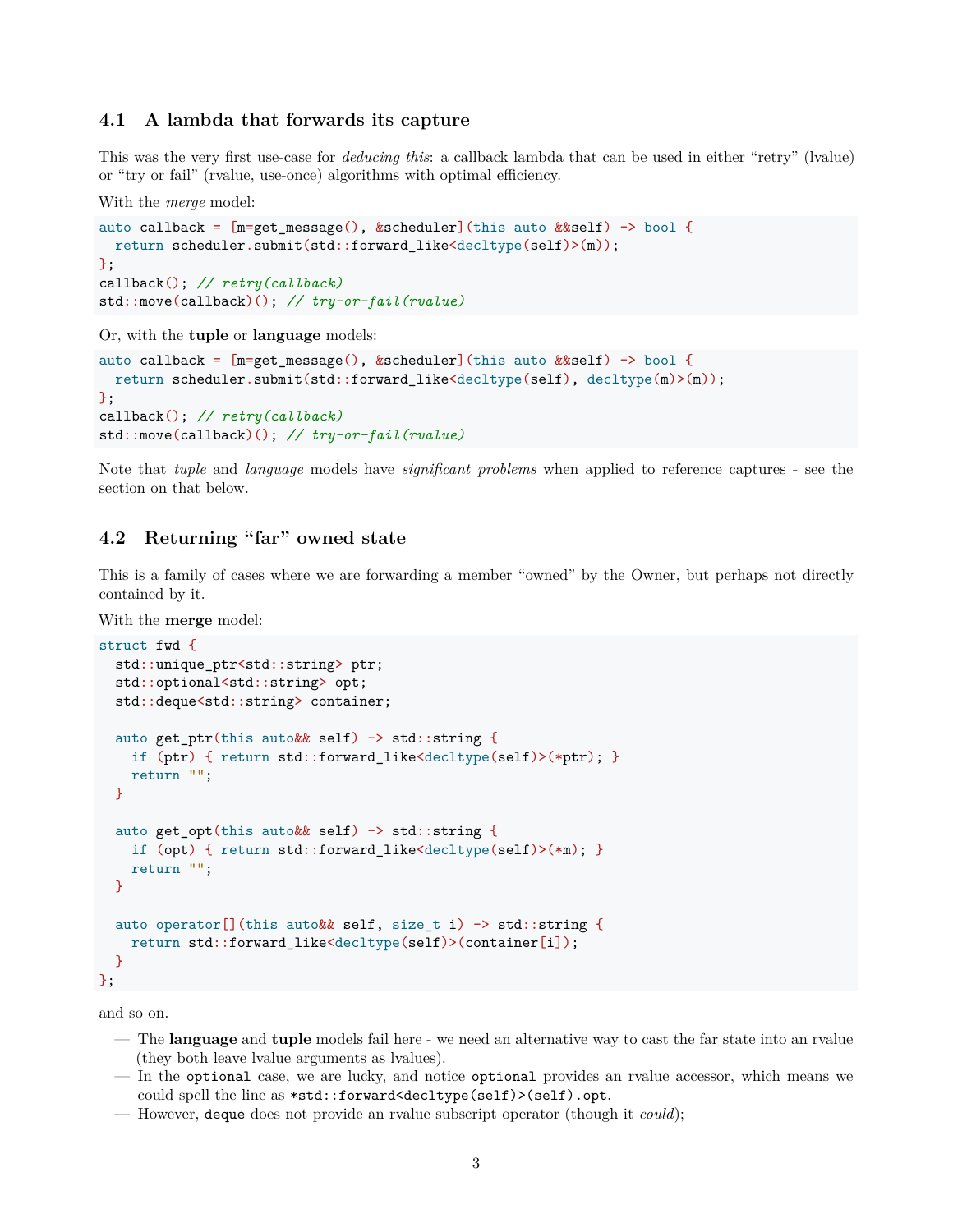— but unique\_ptr's operator\*() *will never* provide the appropriate cast, as pointers have shallow semantics. *merge* **is the only model that satisfies this use case**.

#### <span id="page-3-0"></span>**4.3 Why merge const-qualifiers?**

Because one never wants to take const away from const members, that would be wrong.

```
template <typename T>
struct by_ptr {
  std::shared ptr<T> far;
  auto get(this auto&& self) {
    return std::forward_like<decltype(self)>(*self.far);
  }
};
// should be correct and not move
by_ptr<const std::string> x{new std::string("shakespeare")};
```
#### <span id="page-3-1"></span>**4.4 Returning "far" owned-state from free-function interfaces**

Not all uses require *deducing this*. The problem already occurs with free-function interfaces like match(f, g).

```
template <typename T, typename U>
struct either {
  int idx; // 0 for T, 1 for U
  std::array<std::byte, max(sizeof(T), sizeof(U))> buf;
 friend auto match(similar<either> auto&& self_, auto&& f, auto&& g) -> void {
    if (self\_idx == 0) {
      FWD(f)(std::forward_like<decltype(self_)>(*(T*) self_.buf.data()));
    } else {
      FWD(g)(std::forward_like<decltype(self_)>(*(U*) self_.buf.data()));
    \mathbf{I}}
};
```
C-style casts used for brevity.

### <span id="page-3-2"></span>**5 Issue: Forwarding reference captures**

There is a significant gotcha with the language and tuple models.

In lambdas with reference captures, find an unsolvable problem:  $\lbrack \& \rbrack$  and  $\lbrack = \rbrack$  captures do not produce a distinguishing decltype. (notice lines (a) and (c) are the same!)

```
int x;
int z;
[&x, &y=x, z](this auto&& self) { /* move-invoked */
 forward_like<decltype(self), decltype(x)>(x); /* a: int&& */
 forward_like<decltype(self), decltype(y)>(y); /* b: int& (!) */
 forward_like<decltype(self), decltype(z)>(z); /* c: int&& */
 forward_like<decltype(self), decltype(y)>(x); /* d: int& (and typo!) */
\}();
```
The inconsistency here is dangerous.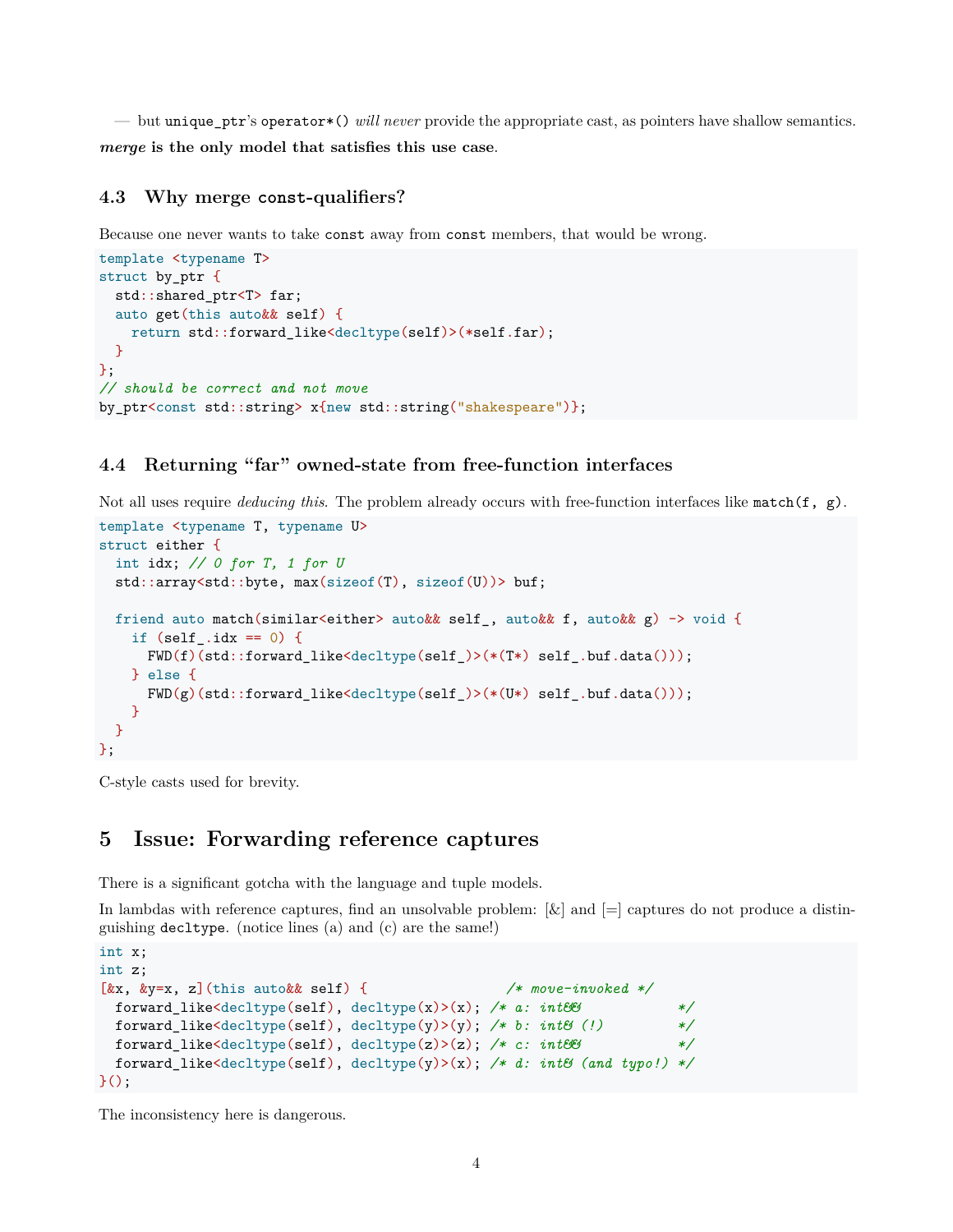- With the **language** and **tuple** models, we get inconsistent behavior between (a) and (b), which is extremely surprising, especially if one considers  $[\&]$ -style captures.
- We also get *consistent* behavior between lines (a) and (c), which is a surprise in this case.
- (d) also exposes the brittle nature of typos with this model; we must reference the parameter twice so we run into problems with typos. This is impossible with the *merge* model, which is orthogonalized.
- With the **merge** model, we get consistent behavior rvalue if invoked as an rvalue, lvalue if invoked as lvalue. Simple, predictable, obvious.

# <span id="page-4-0"></span>**6 Open Questions**

Is LEWG is happy with the name forward\_like?

Some alternative names: forward\_member, (feel free to suggest more).

## <span id="page-4-1"></span>**7 Qualifier Tables for the three possible models**

#### <span id="page-4-2"></span>**7.1 The common parts**

All the models agree on the following table of cv-ref qualifiers of the inputs and outputs of the facility:

| $\mathbf n$      | Owner   | Member   | forward_like <o>(m)</o> |
|------------------|---------|----------|-------------------------|
| $\mathbf{1}$     |         |          | &&                      |
| $\overline{2}$   | &       |          | &                       |
| $\sqrt{3}$       | &&      |          | &&                      |
| 4                | const   |          | const&&                 |
| $\mathbf 5$      | const&  |          | const&                  |
| $\,6$            | const&& |          | const&&                 |
| 7                |         | const    | const&&                 |
| 8                | &       | const    | const&                  |
| $\boldsymbol{9}$ | &&      | const    | const&&                 |
| 10               | const   | const    | const&&                 |
| 11               | const&  | const    | const&                  |
| 12               | const&& | const    | const&&                 |
| 13               | &       | &        | &                       |
| 14               | &       | &&       | &                       |
| 15               | &       | const &  | const&                  |
| 16               | &       | const && | const&                  |
| 17               | const&  | const &  | const&                  |
| 18               | const&  | const && | const&                  |

#### **Commentary:**

- For value-type members, we follow the forwarding category of the parent.
- If the parent is an lvalue, the result is an lvalue even for references.
- const is merged for these cases

#### <span id="page-4-3"></span>**7.2 The differing parts**

The models differ in the following cases (for the three models of forward\_like).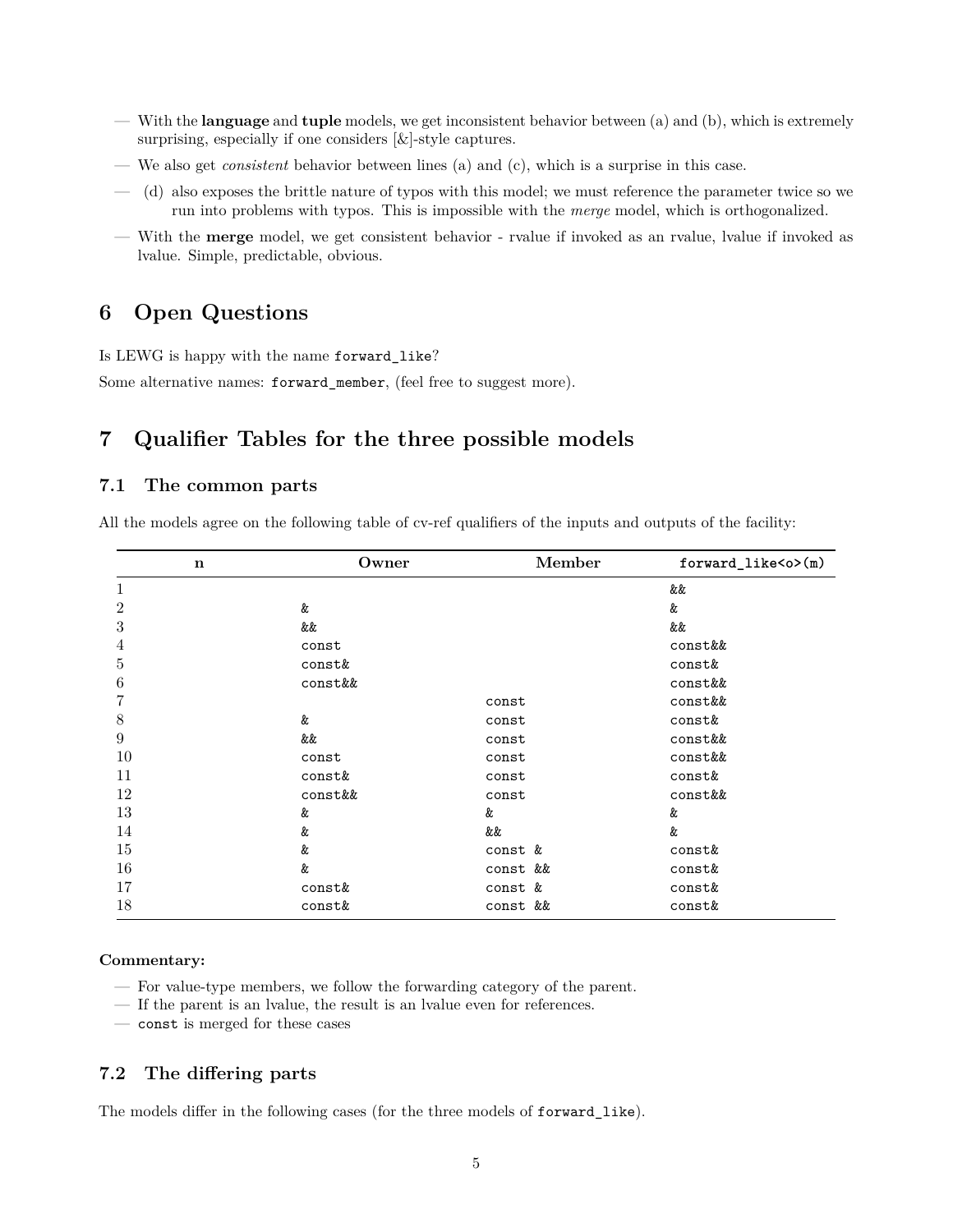| $\mathbf n$ | Owner    | Member   | 'merge'  | 'tuple'  | 'language' |
|-------------|----------|----------|----------|----------|------------|
| 19          |          | &        | &&       | &        | &          |
| 20          | &&       | &        | &&       | &        | &          |
| 21          | const    | &        | const && | &        | &          |
| 22          | const &  | &        | const &  | &        | &          |
| 23          | const && | &        | const && | &        | &          |
| 24          |          | &&       | &&       | &&       | &          |
| 25          | &&       | &&       | &&       | &&       | &          |
| 26          | const    | &&       | const && | &&       | &          |
| 27          | const &  | &&       | const &  | &        | &          |
| 28          | const && | &&       | const && | &&       | &          |
| 29          |          | const &  | const && | const &  | const &    |
| 30          | &&       | const &  | const && | const &  | const &    |
| 31          | const    | const &  | const && | const &  | const &    |
| 32          | const && | const &  | const && | const &  | const &    |
| 33          |          | const && | const && | const && | const &    |
| 34          | &&       | const && | const && | const && | const &    |
| 35          | const    | const && | const && | const && | const &    |
| 36          | const && | const && | const && | const && | const &    |

#### **Commentary**:

- **language** is obviously wrong in all cases (25, 28, 34, 36) where both are rvalues those should be rvalues. In addition, it requires both Owner and Member types to be explicit template parameters.
- **tuple**: collapses the value category of Owner and Member, inherits const from member. Plausible, but has problems with use-cases, and needs both Owner and Member types to be explicit template parameters. — **merge**: merges the const from Owner and Member, uses the value category of Owner. Needs only Owner
- to be an explicit template parameter.

### <span id="page-5-0"></span>**8 Interface**

In the **merge** model, the interface is:

```
template <typename T>
[[nodiscard]] constexpr
auto forward_like(auto&& x) noexcept -> __forward_like_t<T, decltype(x)> {
  return static_cast<__forward_like_t<T, decltype(x)>>(x);
}
```
In the **tuple** and **language** models, we would need both to be explicit:

```
template <typename T, typename M>
[[nodiscard]] constexpr
auto forward_like(__similar<M> auto&& x) noexcept -> __forward_like_t<T, M, decltype(x)> {
  return static_cast<__forward_like_t<T, M, decltype(x)>>(x);
}
```
(\_\_similar<T, U> is a concept that is satisfied by the two types if they are equal up to cv-ref qualifiers.)

However, because we need two explicit template parameters, the definition is compatible with calling it just forward, so we could use

std::forward<decltype(o), decltype(m)>(m)

instead of the longer forward\_like<decltype(o), decltype(m)>(m) in these cases. This orthogonalizes the interface, which eases teaching. *If forwarding members, just supply both!*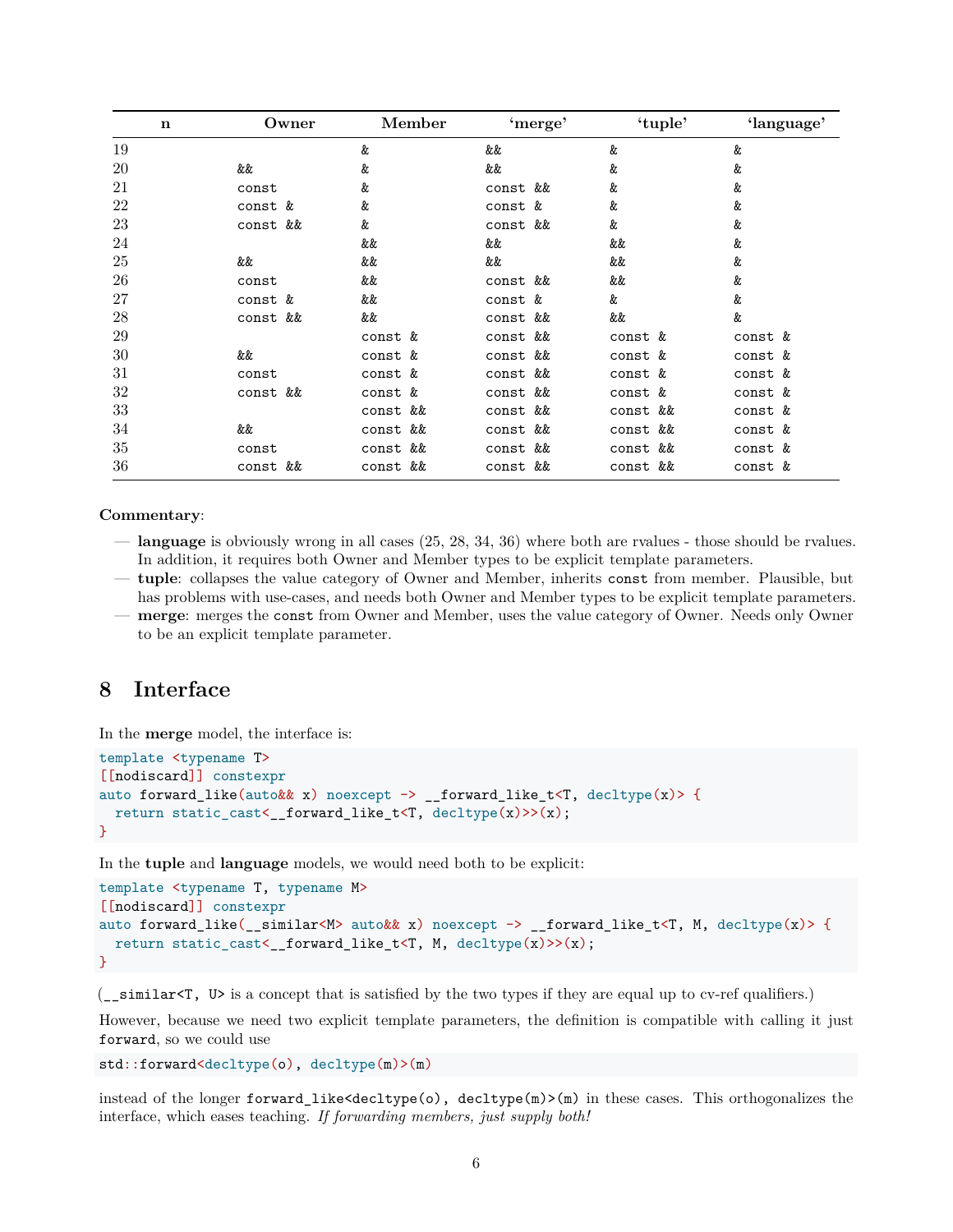The *language* and *tuple* models have bigger problems with the use cases, however, so this is just silver lining on a very dark cloud.

# <span id="page-6-0"></span>**9 Proposed Wording**

**Notes** on wording: should we endeavor to define the U parameter as not-explicitly-specifiable by the user, as above, or do it old-style as now?

Relative to [\[N4892\]](#page-11-2).

Insert the following section in **Header <utility> synopsis** [utility.syn], under the last overload of forward:

```
template<class T, class U>
[[nodiscard]] constexpr auto forward_like(U&& x) noexcept -> see below;
```
Insert a new paragraph under [forward]/4 (which is example 1):

5

```
template<class T, class U>
[[nodiscard]] constexpr auto forward_like(U&& x) noexcept -> see below;
```
Let U' be remove\_reference\_t<U>, and T' be remove\_reference\_t<T>.

Let  $U'$  be cv-qualified  $U'$  if either  $U'$  or  $T'$  are cv-qualified.

Let V be "lvalue-reference to cv-U''" if T is an lvalue-reference, and "rvalue-reference to  $cv-U'$ " otherwise.

- $6$  *Returns:* static\_cast<V>(x).
- <sup>7</sup> *Remarks:* The return type is V.

```
8 [Example 2:
```

```
struct accessor {
  vector<string> *container;
  decltype(auto) operator[](this auto&& self, size_t i) {
    return std::forward_like<decltype(self)>((*container)[i]);
  }
};
void g() {
  vector v{"a"s, "b"s};
  accessor a{&v};
 string& x = a[0]; // OK, binds to lvalue reference
  string&& y = std::move(a)[0]; // OK, is rvalue reference
  string const&& z = std::move(as_const(a))[1]; // OK, is const&&
  string& w = as_const(a)[1]; // error: will not bind to non-const
}
```
– *end example*]:

and renumber section.

#### <span id="page-6-1"></span>**9.1 Feature-test macro**

Insert the following in **Header synopsis [version.syn]**, in section 2: #define \_\_cpp\_lib\_forward\_like 20XXXXL // also in <utility>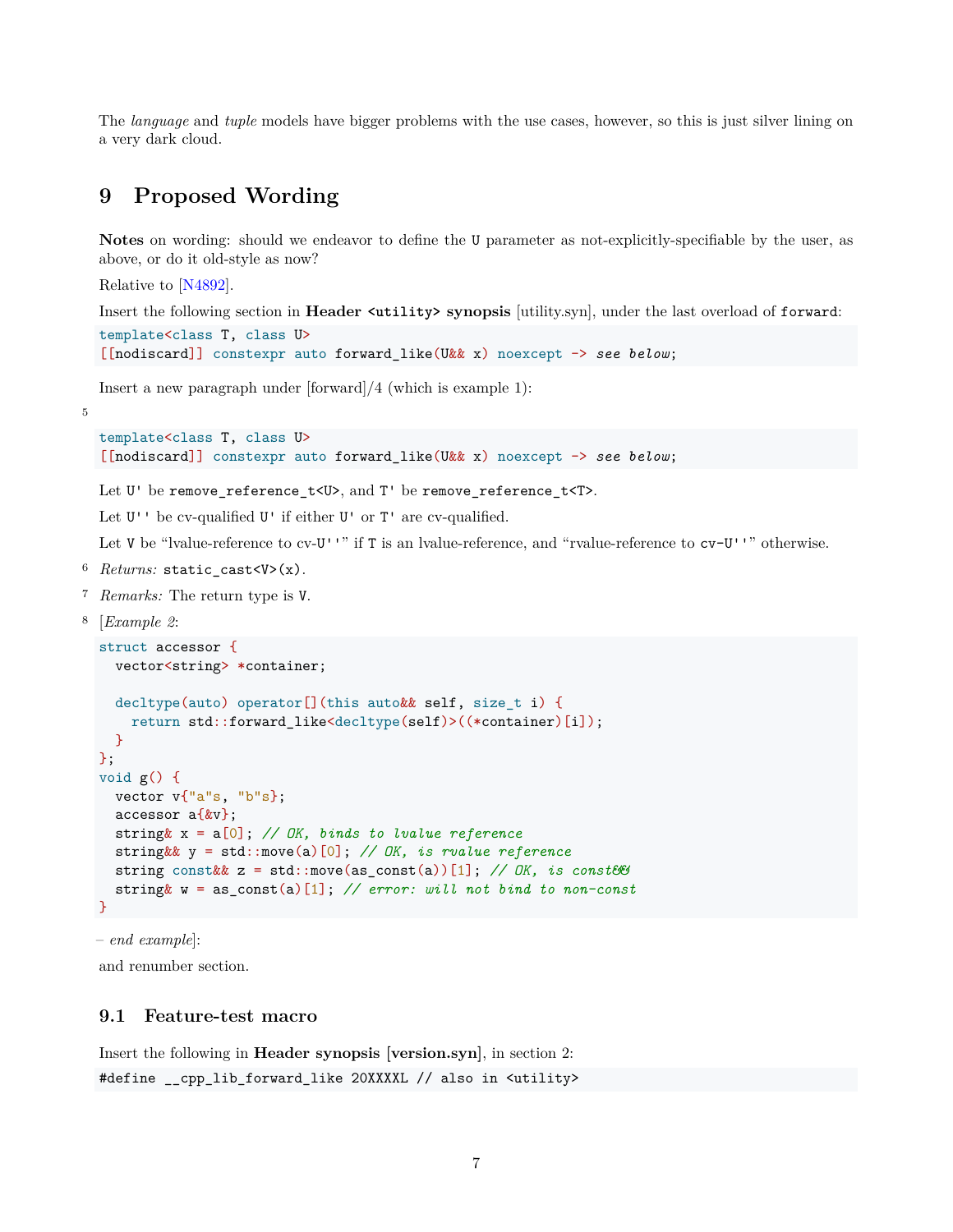## <span id="page-7-0"></span>**10 Acknowledgements**

- *Sarah* from the #include discord for pointing out std::tuple's get has a better view on how to treat reference members than the language does, thus saving the facility from being a mess that duplicates the language.
- *Yunlan Tang*, who did some of the research for an early version of this paper.
- *Barry Revzin*, *Sy Brand* and *Ben Deane*, my dear co-authors of [\[P0847R7](#page-11-1)], without whom this paper would be irrelevant.
- *Vittorio Romeo*, who tried writing this paper first a few years ago.
- *Jens Maurer*, who wrote the initial wording, and *Corentin Jabot* also writing the wording. The current is a merge between both. And *Jens Maurer* again, for fixing the wording *yet again*.
- *Tomasz Kamiński*, for pointing out typos.
- *JohelEGP* from the cpplang slack for pointing out typos.

### <span id="page-7-1"></span>**11 Appendix: code listing for implementation and tables**

```
#include <type_traits>
#include <utility>
#include <tuple>
#include <memory>
#include <string>
template <typename T, typename U>
concept _similar =
   std::is_same_v<std::remove_cvref_t<T>, std::remove_cvref_t<U>>;
template <typename T, typename U>
using _copy_ref_t = std::conditional_t<
   std:: is rvalue reference v<T>, U &&,
   std::conditional_t<std::is_lvalue_reference_v<T>, U &, U>>;
template <typename T, typename U>
using _override_ref_t = std::conditional_t<std::is_rvalue_reference_v<T>,
                                            std::remove_reference_t<U> &&, U &>;
template <typename T, typename U>
using _{\rm copy\_const\_t} =
   std::conditional_t<std::is_const_v<std::remove_reference_t<T>>,
                       _copy_ref_t<U, std::remove_reference_t<U> const>, U>;
template <typename T>
constexpr bool _is_reference_v =
   std::is_lvalue_reference_v<T> || std::is_rvalue_reference_v<T>;
template <typename T, typename U>
using _copy_cvref_t = _copy_ref_t<T &&, _copy_const_t<T, U>>;
// test utilities
#define FWD(...) std::forward<decltype((__VA_ARGS__))>(__VA_ARGS__)
template <typename Expected, typename Actual> constexpr void is_same() {
```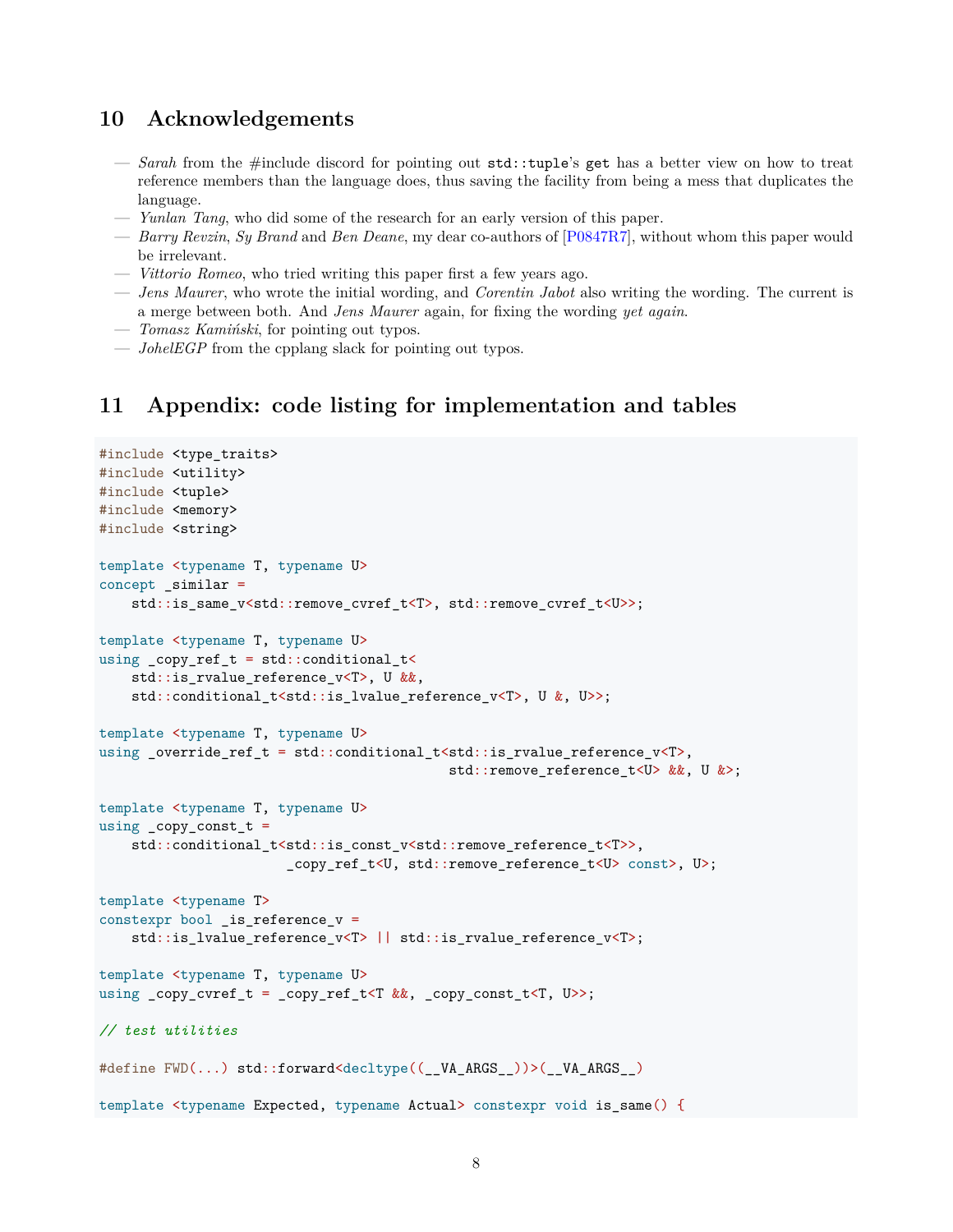```
static_assert(std::is_same_v<Expected, Actual>);
}
namespace ftpl {
using std::forward;
template <typename T, typename U>
using _fwd_like_tuple_t =
    std::conditional_t<_is_reference_v<U>, _copy_ref_t<T, U>,
                       _copy_cvref_t<T, U>>;
// implementation
template <typename T, typename M, _similar<M> U>
auto forward_like_tuple(U &&x) noexcept -> decltype(auto) {
 return static_cast<_fwd_like_tuple_t<T, M>>(x);
}
template <typename T, typename M, _similar<M> U>
auto forward(U &&x) noexcept -> decltype(auto) {
 return forward_like_tuple<T, M>(static_cast<U &&>(x));
}
} // namespace ftpl
namespace flang {
using std::forward;
template <typename T, typename U>
using fwd like lang t =std::conditional_t<_is_reference_v<U>, U &,
                       _copy_ref_t<T, _copy_const_t<T, U>> &&>;
template <typename T, typename M, _similar<M> U>
auto forward(U &&x) noexcept -> decltype(auto) {
 return static_cast<_fwd_like_lang_t<T, _copy_const_t<U, M>>>(x);
}
} // namespace flang
namespace fmrg {
template <typename T, typename U>
using _{\text{copy} \text{-} \text{const}\_t =std::conditional_t<std::is_const_v<std::remove_reference_t<T>>, U const, U>;
template <typename T, typename U>
using _fwd_like_merge_t =_override_ref_t<T &&, _copy_const_t<T, std::remove_reference_t<U>>>;
template <typename T, typename U>
auto forward_like(U &&x) noexcept -> decltype(auto) {
 return static_cast<_fwd_like_merge_t<T, U>>(x);
}
} // namespace fmrg
struct probe {};
template <typename M> struct S {
```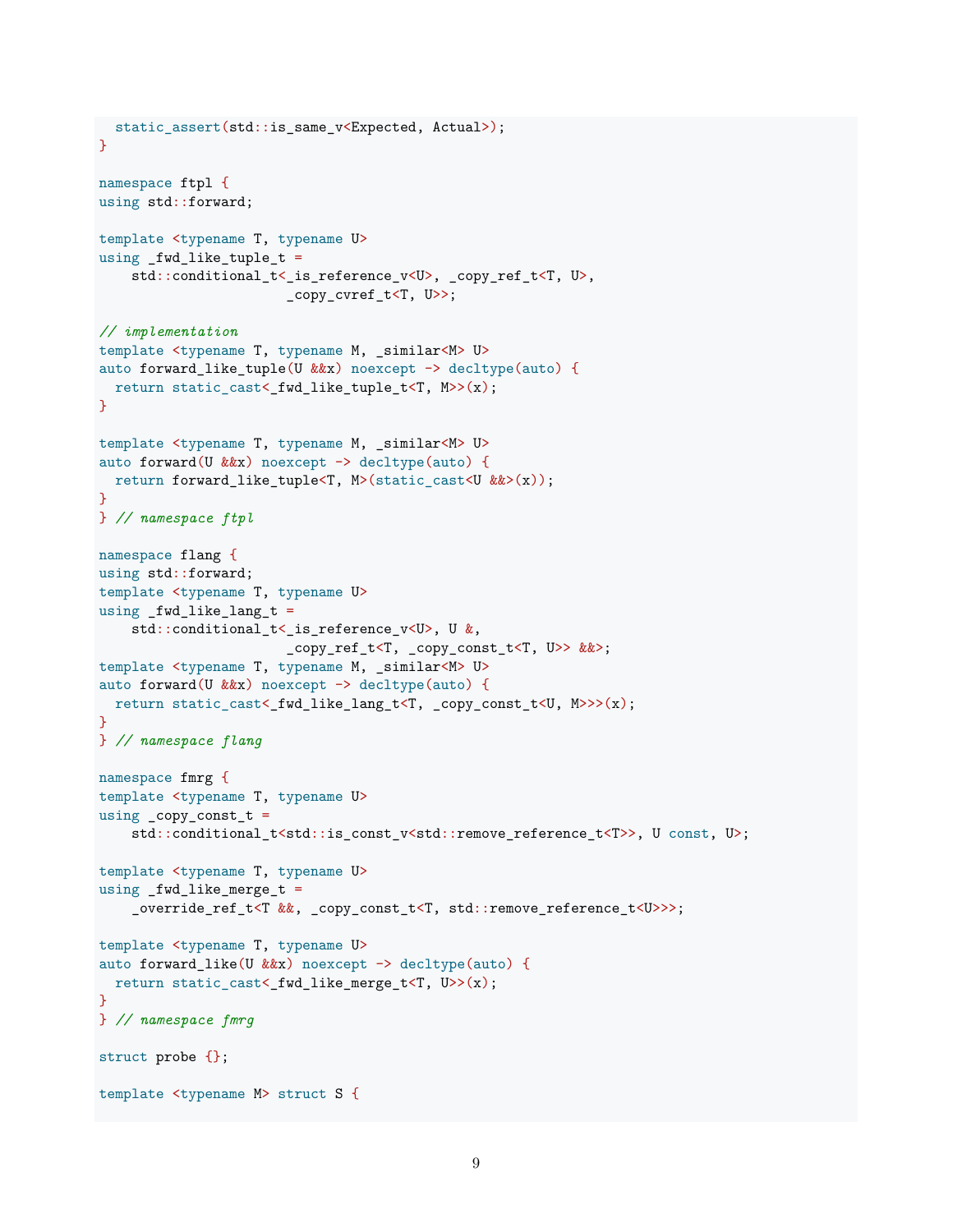```
M m;
using value_type = M;
};
template <typename T, typename Merge, typename Tuple, typename Lang>
void test() {
  using value_type = typename std::remove_cvref_t<T>::value_type;
  using mrg = \text{dedtype}(fmrg::forward\_like < T>(std::declval < value\_type>))));
  using tpl model = decltype(std::get < 0)(
       std::declval< copy_cvref_t<T, std::tuple<value_type>>>()));
  using tpl =decltype(ftpl::forward<T, value type>(std::declval<br/><value type>()));
  using lng_model = decltype((std::forward<T>(std::declval<T>()).m));
  using ln g =decltype(flang::forward<T, value type>(std::declval<value type>()));
  is_same<Merge, mrg>();
  is_same<Tuple, tpl>();
  is_same<Lang, lng>();
  // sanity checks
  is_same<Tuple, tpl_model>();
  is_same<Lang, lng_model>();
}
void test() {
  using p = probe;// clang-format off
  // TEST TYPE ,'merge' ,'tuple' ,'language'
  test<S<p > , p && , p && , p && >();<br>test<S<p > & , p & , p & , p & >();
  \texttt{test} \verb+< S \verb+<p \hspace*{1.5ex} > \hspace*{1.5ex} \& \hspace*{1.5ex} \texttt{, p} \hspace*{1.5ex} \& \hspace*{1.5ex} \texttt{, p} \hspace*{1.5ex} \& \hspace*{1.5ex} \texttt{, p} \hspace*{1.5ex} \& \hspace*{1.5ex} \texttt{>}();test<S<p > \& \Rightarrow x \& 1, p && , p && , p && >();
  \texttt{test} \verb!< S \verb!< p \texttt{const} \texttt{, p const} \&amp; p \texttt{const} \&amp; p \texttt{const} \&amp; \verb!k| \texttt{, p const} \&amp; \verb!k| \texttt{, p const} \&amp; \verb!k| \texttt{, p const} \&amp; \verb!k| \texttt{, p const} \&amp; \verb!k| \texttt{, p const} \&amp; \verb!k| \texttt{, p const} \&amp; \verb!k| \texttt{, p const} \&amp; \verb!k| \texttt{, p const} \&amp; \verb!k| \texttt{, p const} \&amp; \verb!k| \texttt{, ptest<S<p > const & , p const & , p const & , p const & >();
  test<S<p > const &&, p const &&, p const &&, p const &&>();
  test<S<p const > , p const &&, p const &&, p const &&>();
  test<S<p const > & , p const & , p const & , p const & >();
  test<S<p const > && , p const &&, p const &&, p const &&>();
  test<S<p const > const , p const &&, p const &&, p const &&>();
  test<S<p const > const & , p const & , p const & , p const & >();
  test<S<p const > const &&, p const &&, p const &&, p const &&>();
  test<S<p & > & , p & , p & , p & >();
  test<br><S<p\&\quad\quad\,>\,k\qquad\qquad\,,\,\,{\rm p}\,\,\&\qquad\quad\,,\,\,{\rm p}\,\,\&\qquad\quad\,,\,\,{\rm p}\,\,\&\qquad\quad\,>\,(\,)\,\,;test<S<p const k > k, p const k, p const k, p const k > (;
  test S \lt p const \&\gt \& , p const \& , p const \& , p const \& , p const \& >();
  test<S<p const k > const k, p const k, p const k > ();
  test<S<p const \&\gt; const \&, p const \&, p const \&, p const \>();
  test<br><S<p & > , p & , p & , p & >();
  test<S<p & > && , p & , p & , p & >();
  test<S<p & > const , p const &&, p & , p & >();
  test<S<p & > const & , p const & , p & >();
  test <S <p & > const &&, p const &&, p & , p & >();
 test<S<p && > , p && , p & x();
```

```
10
```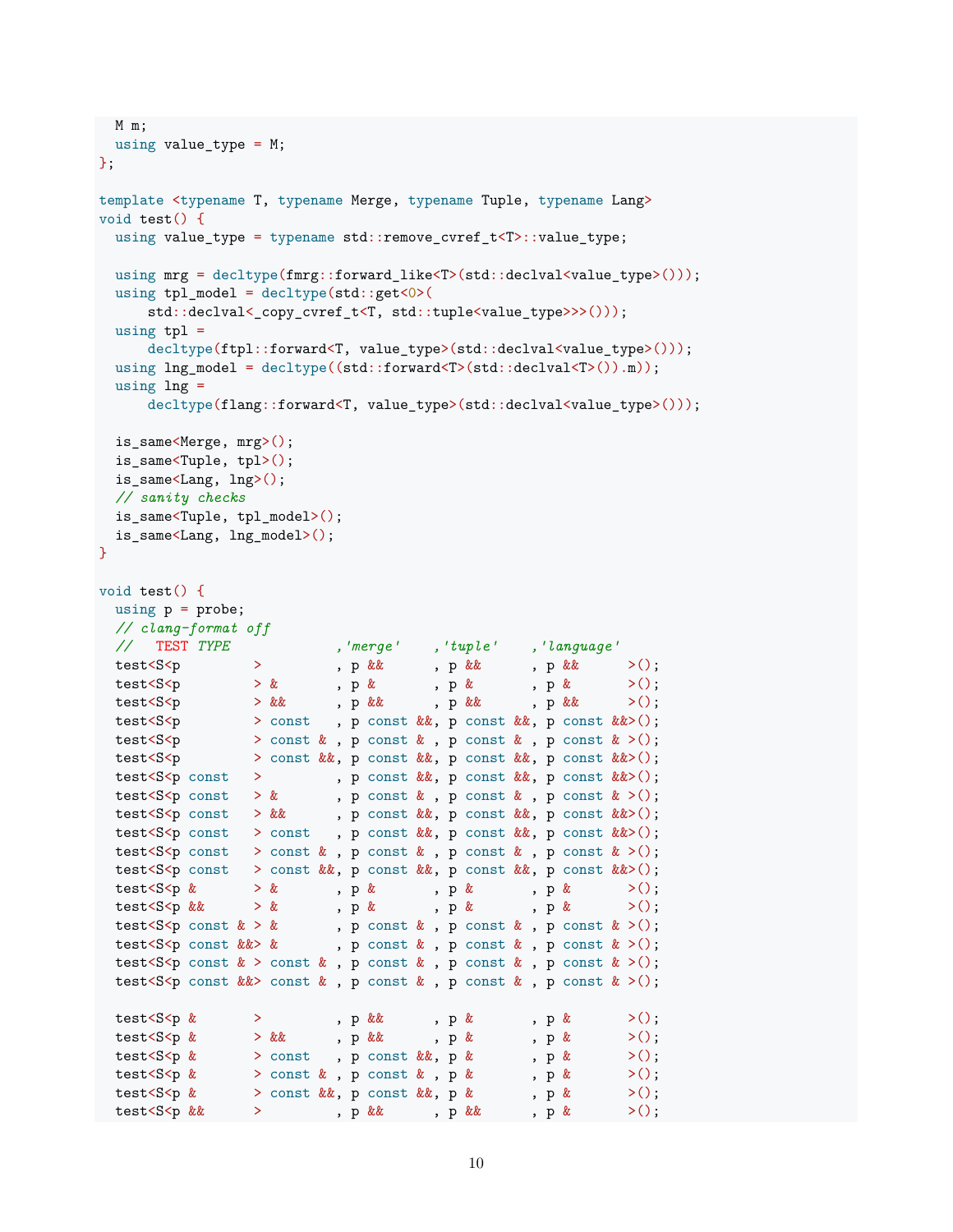```
test<S<p && > && , p && , p && , p & >();
  test<S<p && > const , p const &&, p && , p & >();
  test<S<p && > const & , p const & , p & >();
 test<S<p && > const &&, p const &&, p &&, p & >();
 test<S<p const \>, p const \& k, p const \&, p const \& >();
  test<S<p const k > k , p const k, p const k, p const k > 0;
  test<S<p const k > const, p const k k, p const k > 0;
 test<S<p const \> const \&, p const \&, p const \&, p const \& >();
 test<S<p const &&>
, p const &&, p const &&, p const & >();
  test<S<p const &&> && , p const &&, p const &&, p const & >();
  test<S<p const &&> const , p const &&, p const &&, p const & >();
 test<S<p const \&\& const \&\&, p const \&\&, p const \&, p const \& >();
 // clang-format on
\mathbf{I}void test_lambdas() {
 probe x;
 probe z;
  auto l = [x, ky = x, z] (auto &&self) mutable {
   // correct, this is what we *meant*, consistently
   // If we didn't mean to forward the capture, we wouldn't have used
   // forward_like.
   is_same<_override_ref_t<decltype(self), probe>,
           decltype(fmrg::forward_like<decltype(self)>(y))>();
   is_same<_override_ref_t<decltype(self), probe>,
           decltype(fmrg::forward_like<decltype(self)>(x))>();
   is_same<_override_ref_t<decltype(self), probe>,
           decltype(fmrg::forward_like<decltype(self)>(z))>();
   // x and y behave differently with the tuple model (problem)
   is_same<probe &, decltype(ftpl::forward<decltype(self), decltype(y)>(y))>();
   is_same<_override_ref_t<decltype(self), probe>,
           decltype(ftpl::forward<decltype(self), decltype(x)>(x))>();
   is_same<_override_ref_t<decltype(self), probe>,
           decltype(ftpl::forward<decltype(self), decltype(z)>(z))>();
   // x and y behave differently with the language model (problem)
   is same<probe &,
           decltype(flang::forward<decltype(self), decltype(y)>(y))>();
   is_same<_override_ref_t<decltype(self), probe>,
           decltype(flang::forward<decltype(self), decltype(x)>(x))>();
   is_same<_override_ref_t<decltype(self), probe>,
           decltype(flang::forward<decltype(self), decltype(z)>(z))>();
 };
 l(l); // lvalue-call emulation
 l(std::move(l)); // sortish like a this-auto-self with a && call operator
\mathbf{I}struct owns_far_string {
std::unique ptr<std::string> s;
};
void test_far_objects() {
```